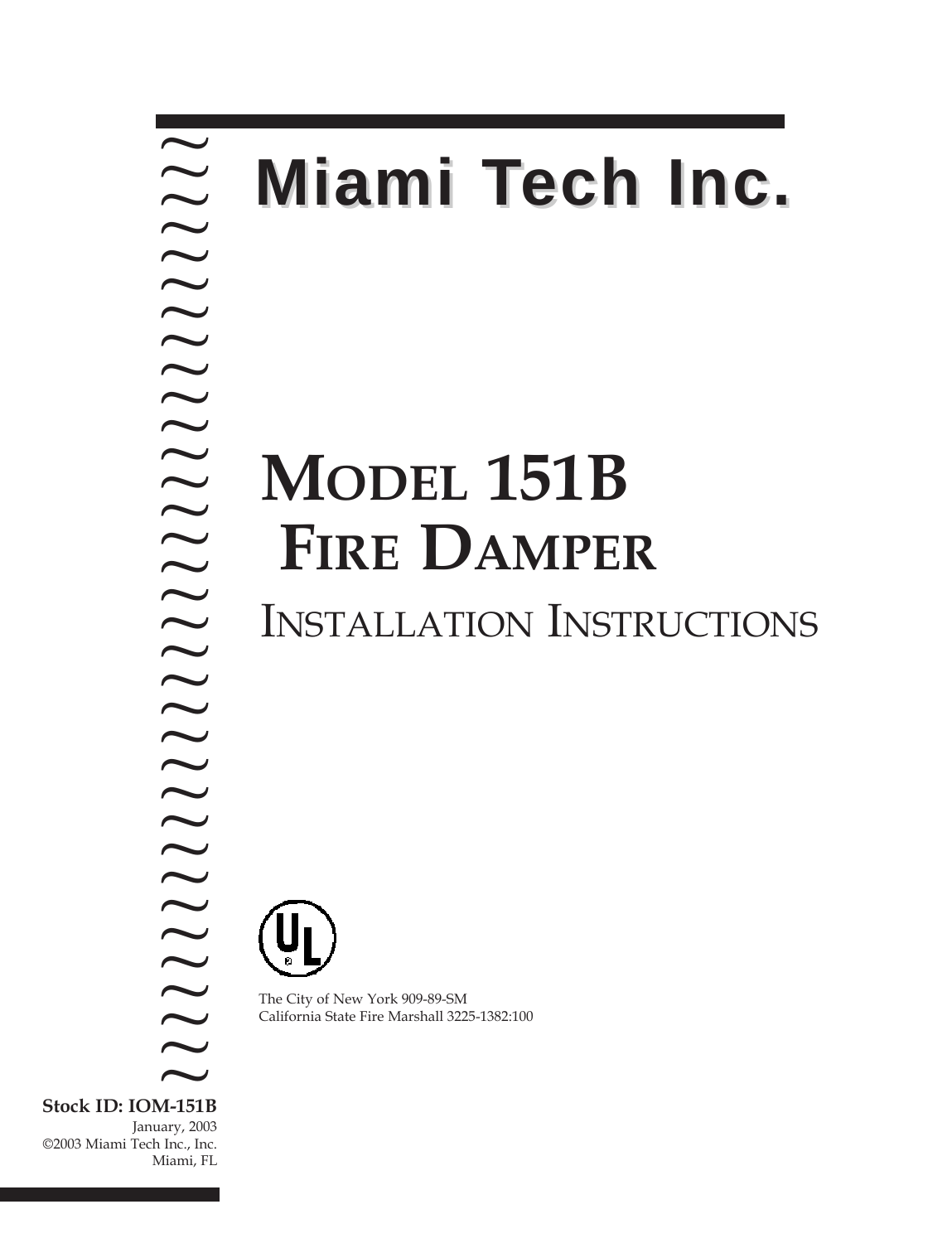# 151B FIRE DAMPER • I.O.M.

# Miami Tech Inc.

# **Foreword**

This publication details the installation requirements for dynamic application fire dampers as manufactured by Miami Tech Inc.®. Use of this manual for systems or products not manufactured or supplied by Miami Tech Inc.® shall not be applicable.

All products covered by this manual have been tested in accordance with UL555 and are authorized to bear the UL classification mark for fire dampers. Specific Fire Damper model numbers and their corresponding UL file numbers may be found in UL's Fire Resistance Directory.

For specific fire damper location requirements, duct construction and connection or installation practices, refer to the following codes or standards:

#### **NFPA Publications:**

NFPA 90A - Standard for the Installation of Air-Conditioning and Ventilation Systems

#### **UL Publications:**

UL555 - Standard for Safety, Fire Dampers

#### **SMACNA Publications:**

Fire, Smoke and Radiation Damper Installation Guide for HVAC Systems Guide HVAC Duct Construction Standards – Metal and Flexible

The Installation Instructions found within this manual have been specifically drawn and detailed to meet the requirements of UL555. Some jurisdictions may require additional or different installation methods; therefore, consult with the authority having jurisdiction for specific differences. For these cases, the requirements defined by the authority having jurisdiction will take precedence over the documents contained herein.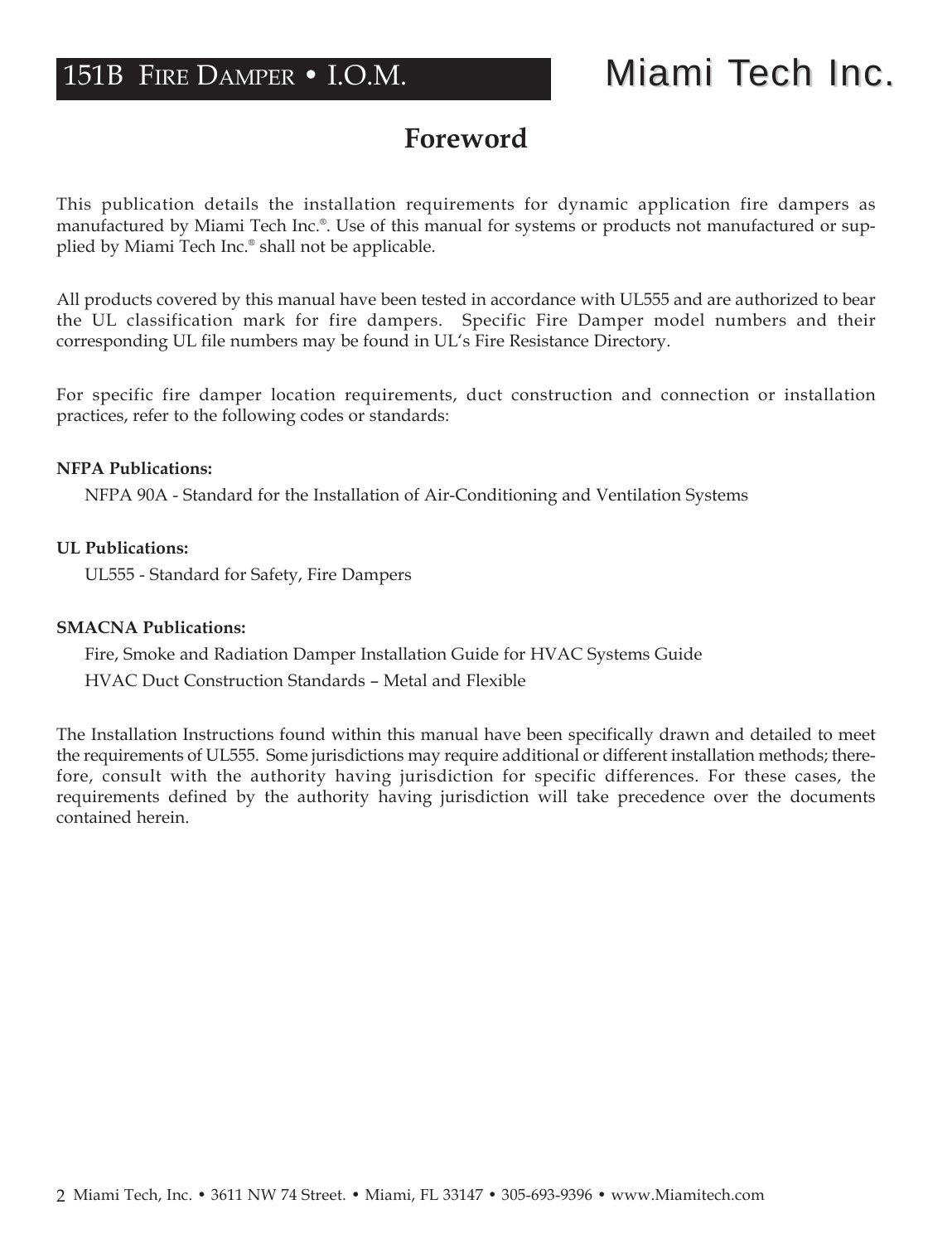# Miami Tech Inc.

## **Model 151B •** 1.5 Hour Single Section Dynamic Fire Damper



### **NOTES:**

- 1. Sleeve shall be of the same or heavier gauge as the duct to which it is attached. Gauges shall conform to SMACNA or ASHRAE Duct Standards. When the following duct-sleeve connections are used, minimum gauge of the sleeve shall be 16 gauge on dampers not exceeding 36" wide x 24" high and 14 gauge on larger dampers: (a) angle reinforced standing seam, (b) angle reinforced pocket lock, (c) companion angle, or (d) metal fasteners spaced approximately 16" on center. Refer to the latest edition of UL 555 for connections which may be used in all systems.
- 2. Damper is secured to sleeve by the use of either 1/4" diameter steel nuts and bolts, No. 10 sheetmetal screws,  $1/4$ " diameter steel rivets, or  $1/2$ " long welds...all of which must be 6" on center and a maximum of 1 3/4" from the ends.
- 3. Fire dampers shall have clearance of 1/8" per linear foot on width and height. The unit (damper and sleeve) may rest on the bottom of the opening and need not be centered.
- 4. Retaining angles shall be a minimum of  $1 \frac{1}{2}$  x  $1 \frac{1}{2}$  x 16 gauge steel. Angles increase in size proportionally, so that there will be a minimum of 1" overlap on the partition, and angles must also cover corners of opening.
- 5. The sleeve is retained in the partition opening by the use of either 1/4" diameter steel nuts and bolts, No. 10 sheetmetal screws, 1/4" diameter steel pop rivets or 1/2" long welds...all of which must be 6" on center and no more than 2" from the ends. Devices are to attach angle to sleeve only.
- 6. This installation is for dampers which are to be installed in masonry walls only. See Alternate Framing Methods on page 5.
- 7. Connecting ducts shall be terminated at the sleeve or transition collar where a draw-band type breakaway joint is used.
- 8. Maximum duct size of single section Model 151B unit is 24" wide x 24" high.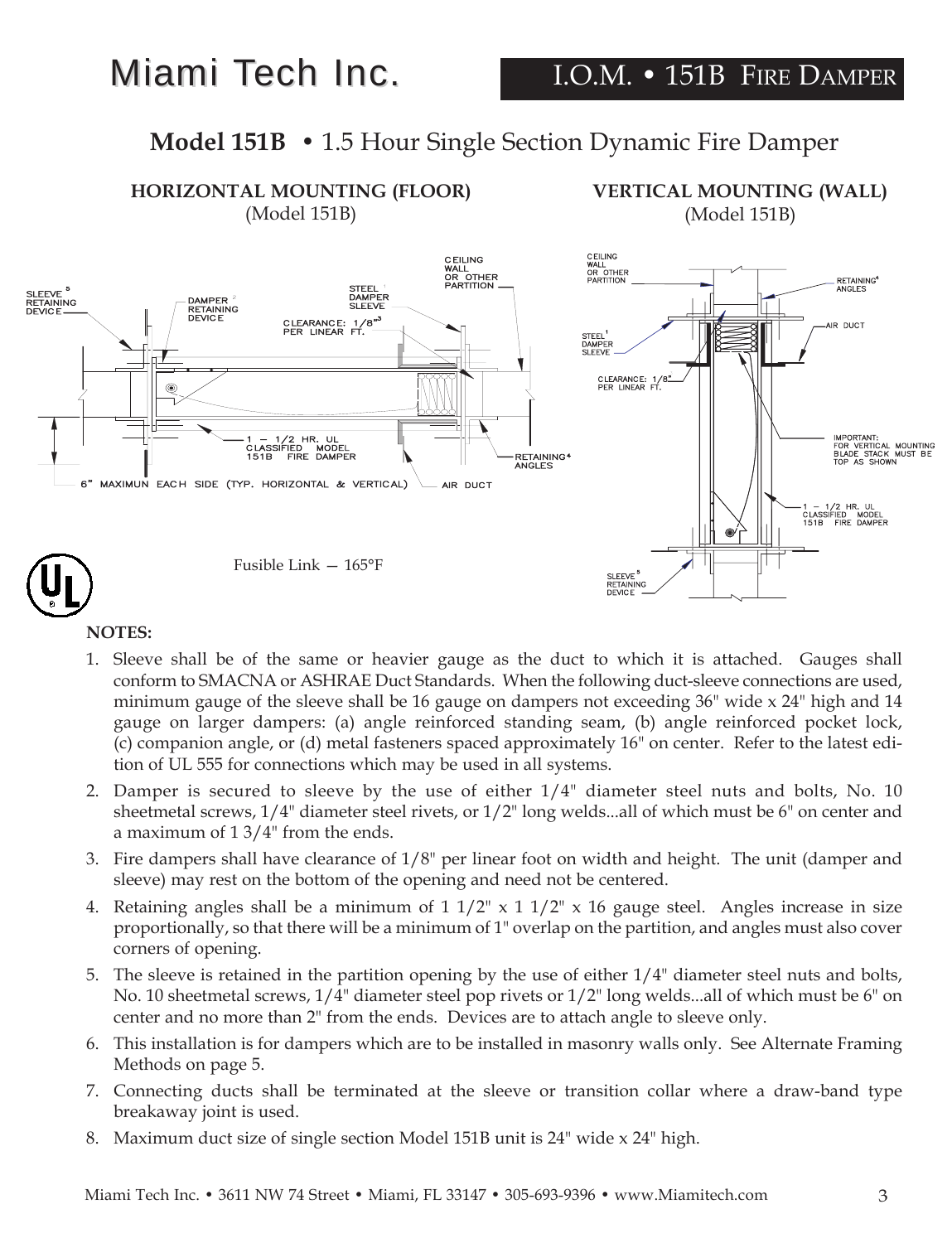### **What is a Fire Damper? What is a Fire Damper?**

*The National Fire Protection Association (NFPA) Standard 90A defines a fire damper as "a device, installed in an air distribution system, that is designated to close automatically upon detection of heat, to interupt migratory airflow, and to restrict the passage of flame."*

### **Types of Curtain Fire Dampers:**

Curtain type Fire Dampers are available in three configurations.

| <b>Type A</b> | <b>Type B</b> | <b>Type C</b> |
|---------------|---------------|---------------|
|               |               |               |



Blades & Frame in Airstream.



Blades out of Airstream. This provides better free flow area and pressure drop than Type A.



Blades and frame are out of Airstream; primarly used when transitioning to round or square duct. Type C provides maximum pressure drop characteristics with blades and frame out of airstream.

## **STATIC RATED OR DYNAMIC RATED, WHATS THE DIFFERENCE?**

Underwriters Laboratories (UL) Standard for Safety 555 catagorizes smoke and fire control systems as either static or dynamic. UL555 defines dampers intended to close under no airflow conditions as dampers for static systems, and dampers intended to close under flow conditions as dampers for dynamic systems.

As of July 1, 2002, all Dynamic Fire Dampers must meet the "new" UL555 Standard. This Standard changes the way Dynamic Fire Dampers are tested. The new Standard requires all manufacturers to retest to a stricter requirment. This insures better designed and built dampers.

**Miami Tech Inc. Model 151 has been tested and has passed in both Vertical and Horizontal Installation.**

### **Did you know? ... Did you know? ...**

Fire Dampers must be mounted in a steel sleeve. The damper and sleeve assembly is held in place by using retaining angles on each side of the wall. Ductwork shall be connected to eigther side with a "break away" connection. This allows the damper to remain in the wall in the event that ductwork fall during a fire. All necessary mounting products are available from Miami Tech Inc.

4 Miami Tech Inc. •3611 NW 74 Street • Miami, FL 33147 • 305-693-9396 • www.Miamitech.com